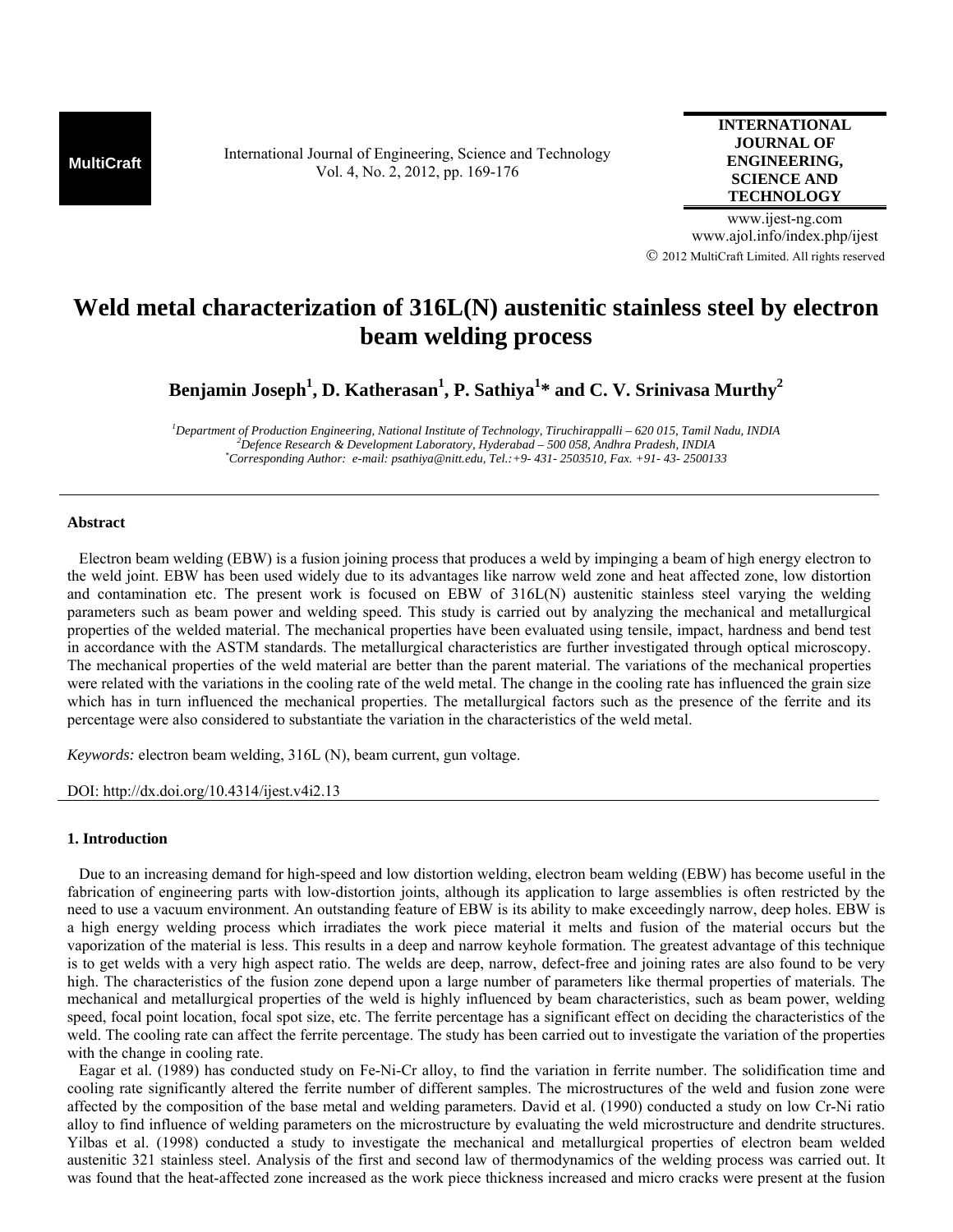zone. Jankowski et al. (2004) conducted a study of microhardness which is influenced by the grain size. Tjong et al. (1995) investigated the characteristics of the 316L weld. AISI 316L stainless steel was welded by the electron beam (EB) and laser techniques. Microstructural characteristics, hardness profile, creep rupture properties and creep damage of the welds were investigated. Fully austenitic microstructure was obtained in the two welds. The solidification structure of the welds consisted of the cellular and equated dendrites. Dey et al. (2009) have made bead-on-plate welds on austenitic stainless steel plates using an electron beam welding machine. Experimental data were collected as per central composite design and regression analysis was conducted to establish input–output relationships of the process. An attempt was made to minimize the weldment area, after satisfying the condition of maximum bead penetration. And the optimization was done using genetic algorithm. Kohyama et al. (1994) conducted a study on microstructure of electron beam welded and TIG welded 316 stainless steel to study the variation in microstructure due to dual ion radiation. Byun et al. (2003) has investigated on the effects of irradiation, test temperature, and strain on the deformation microstructures of a 316LN stainless steel have been investigated using a disk-bend method and transmission electron microscopy. Deformation microstructure changed progressively from a dislocation network dominant to a large stacking fault/twin band dominant microstructure with increasing radiation dose and with decreasing test temperature. Also, an increased strain level enhanced the propensity of deformation twinning. Arivazhagan et al. (2011) carried out investigations to study the microstructure and mechanical properties of AISI 304 stainless steel and AISI 4140 low alloy steel joints by Gas Tungsten Arc Welding, Electron Beam Welding and Friction Welding. For each of the weldments, detailed analysis was conducted on the phase composition, microstructure characteristics and mechanical properties. From the literature survey, it is observed that the process parameters like gun voltage, beam current, and welding speed affect the weld quality (Stoenescu et al. 2007 ; Molak et al. 2009 ; Reddy and Rao 2009; Kumar et al. 2010 ; Hegeman et al. 2011). In the present study the electron beam welding of 316L(N) austenitic stainless steel was done and mechanical and metallurgical testing were carried out to understand the variation in the properties of the weld.

# **2. Experimental procedure**

 The welding was done using the 60kV, 8kW welder of Techmeta, France. The machine was incorporated to do small scale welding. The system has electron gun, vacuum chamber and work piece manipulator. The vacuum pressure was maintained at 10-4 bar. Auto focusing system enabled the work to get maximum power on the work piece. Different energy levels were obtained by varying the gun voltage and beam current. Some trails were done to fix the welding speed at which the full penetration can be obtained in single pass. 316L(N) austenitic stainless steel was used for the experiment. 316L (N) is designed to overcome the pitting corrosion, sensitization etc. The elemental composition is shown in Table 1. The material was cut into a dimension of 105 X 300mm with a thickness of 8mm. It was welded by keeping zero gap and the material preparation were done by removing 1 micron from the edge and surface. Butt weld joint was made between the plates. Table 2 gives the welding parameters that have been used for the welding.

| <b>Table 1</b> Chemical composition of $316L(N)$ |       |       |       |    |       |        |                      |      |        |      |      |      |     |
|--------------------------------------------------|-------|-------|-------|----|-------|--------|----------------------|------|--------|------|------|------|-----|
| Element $(wt\%)$                                 |       | Ni    | Сr    | Mn |       |        | $\mathbf{C}$ :<br>ΩI | Mo   |        | Ti   | Nb   | υu   | Fe  |
| 316L(N)                                          | 0.024 | 10.07 | 16.89 |    | 0.026 | 0.0016 | 0.42                 | 2.16 | 0.0597 | 0.02 | 0.02 | 0.35 | Bal |

|             | <b>Table 2</b> weiging parameters for each specified |                                    |           |
|-------------|------------------------------------------------------|------------------------------------|-----------|
| Specimen.No | Gun voltage kV                                       | Beam current mA Travel speed m/min | Energy kW |
|             |                                                      |                                    |           |
|             |                                                      |                                    |           |
|             |                                                      |                                    |           |

**Table 2** Welding parameters for each specimen





60kV,50mA,0.5m/min 60kV,60mA,1.0m/min 60kV,70mA,1.5m/min **Figure 1** Welded specimens

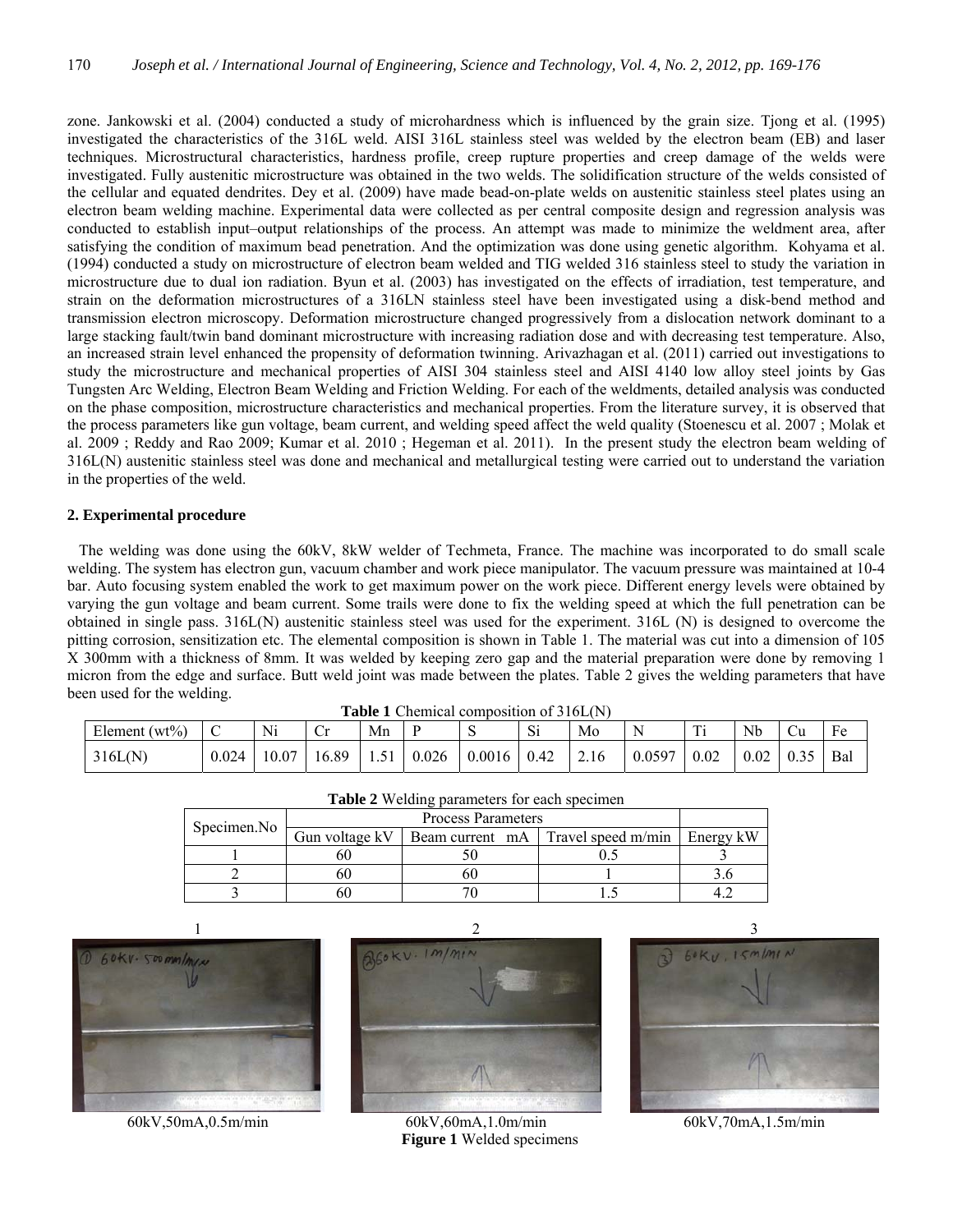The Figure 1 shows the welded specimens. The specimens for testing were obtained from the welded plate and micro structural examinations were carried out at various cross sections of the weld. The specimens were mounted later flatted and then polished using SiC abrasive paper with grit ranges from 180 to 1200. Then the samples were lightly polished using 1μm alumina slurry. Samples were then washed, cleaned by acetone and then dried, followed by electrolytic etching in 10% oxalic acid at 9V for 30s (ASTM E3-11). Optical examination is performed using optical microscopy. Ferrite percentages were found using ferrite scope. The tensile testing is done on universal testing machine at room temperature (ASTM E8). Microhardness measurements were taken towards the longitudinal direction of the weld with a load of 1kgf for 20 seconds as per ASTM standards (ASTM E384- 09). The face bend testing of the material was conducted to know the development of the cracks and fissures which will help to know the ductile nature of the weld material (ASTM E190-92). The specimens for Charpy test were taken as perpendicular to weld direction (ASTM E23). The Charpy impact test was conducted to get the toughness of the weld and it was conducted at -100 °C and -196 °C temperatures.

#### **3. Results and discussion**

#### *3.1 Cooling Rate*

Cooling Rate  $\partial T/\partial t = 2\pi k V (T - T_0)^2$  $(Rosenthal, 1941)$  (1) where  $k$  – Thermal conductivity in  $W/(m*K)$ , T- Initial Temperature in K, To- Final temperature in K, V- welding speed and Qenergy input in W.

The cooling rate was calculated using Eq. (1) and the values are tabulated in Table 3.

| <b>Table 3</b> Cooling rate for each specimen |     |                               |  |  |  |  |
|-----------------------------------------------|-----|-------------------------------|--|--|--|--|
| Sl No.                                        |     | $Q/V$ ratio Cooling Rate(K/s) |  |  |  |  |
|                                               |     | 356.9                         |  |  |  |  |
|                                               | 3.6 | 594.89                        |  |  |  |  |
|                                               | 28  | 764.86                        |  |  |  |  |

#### *3.2 Microhardness*

Micro hardness values were measured and plotted in Figure 2 (ASTM E384-09). Figure 2 shows the variation of the hardness of the specimen at different zone like weld zone, heat affected zone (HAZ) and parent material. The hardness value of the HAZ is greater than the weld zone and parent material, because of the grains in the HAZ is finer than the weld zone and parent material. It shows that, as the energy input to welding speed ratio increases the hardness value of the weld zone is decreasing. The variation implies that as the ratio increases the grain size of the weld zone is increasing. Figure 3 shows the variation of hardness of weld zone against the ratio of energy input to the welding speed. The Q/V ratio and cooling rate is varying inversely. The lower cooling rate infers that the grains will get enough time to grow and form coarser grain and vice versa (Jankowski et al. 2004).



**Figure 2** Hardness Value at different point from weld line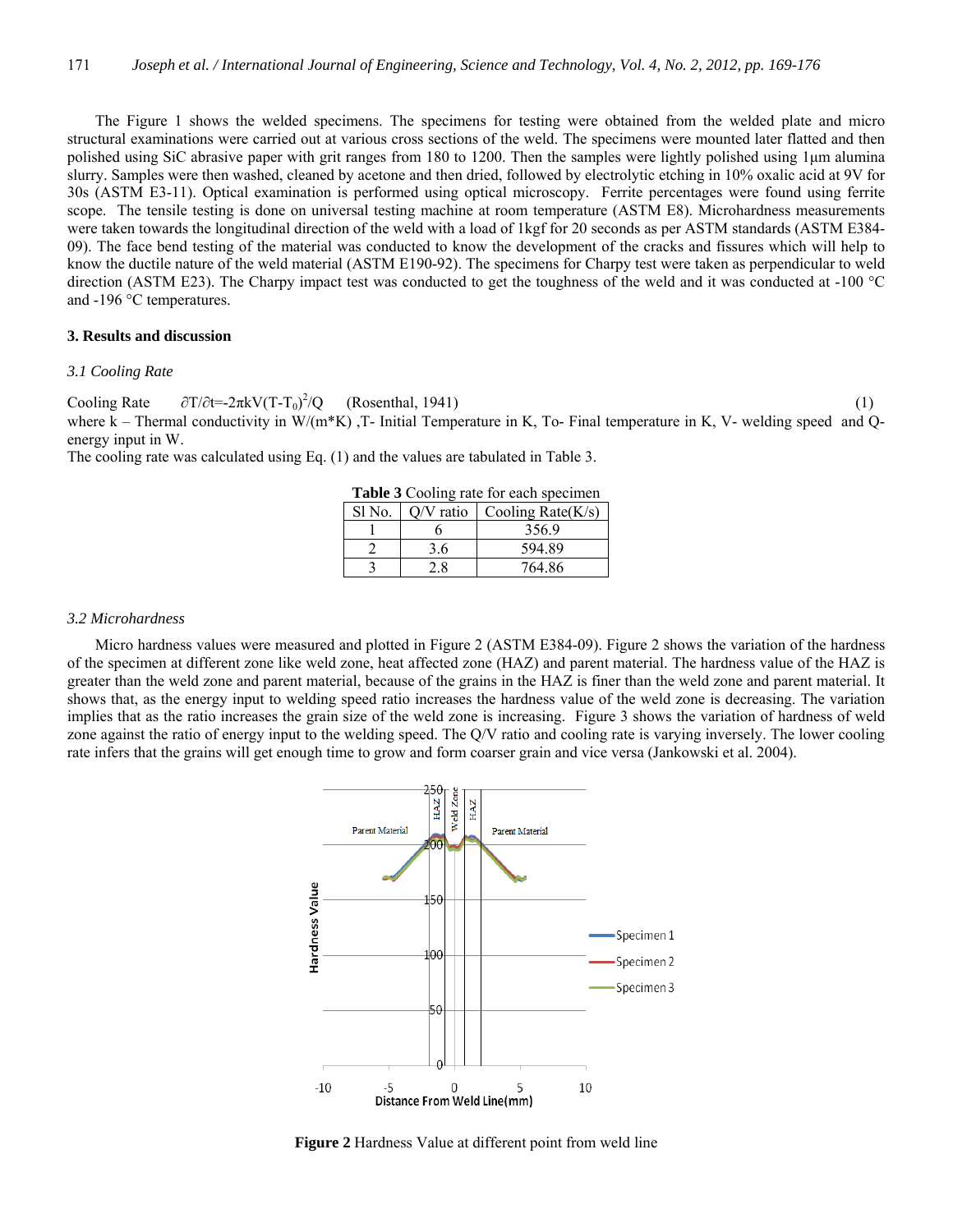

**Figure 3** Microhardness Value as a function of Q/V Ratio

# *3.3 Transverse Tensile Test*

The Figure 4 shows the schematic of the specimen used for tensile test (ASTM E8). The transverse tensile test results are tabulated in Table 4. The tensile tests were satisfactory since the specimen has been failed in the parent material. In nearly all cases the weld material is harder and showing better properties than the parent material. The cooling rate had significant effect on the tensile property of the weld. The failure in the parent material infers that the grain size is finer at the fused region (Hegeman et al. 2011).



**Figure 4** Schematic of specimen for tensile test (ASTM E8)

| Specimen No.                           |        |        |        |  |
|----------------------------------------|--------|--------|--------|--|
| Ultimate tensile<br>strength (MPa)     | 593.15 | 601 29 | 591.52 |  |
| <b>Base Material</b><br>Strength (MPa) |        | 560    |        |  |

**Table 4** Transverse tensile test results

# *3.4 Face Bend Test*

The Figure 5 shows the schematic of the specimen used for bend test (ASTM E190-92). From the face bend test results, the specimens did not fail even for bending at 180º at a bend radius of 16mm. The bend specimen microstructure was observed through the optical microscope, and no crack or fissures were observed in the weld.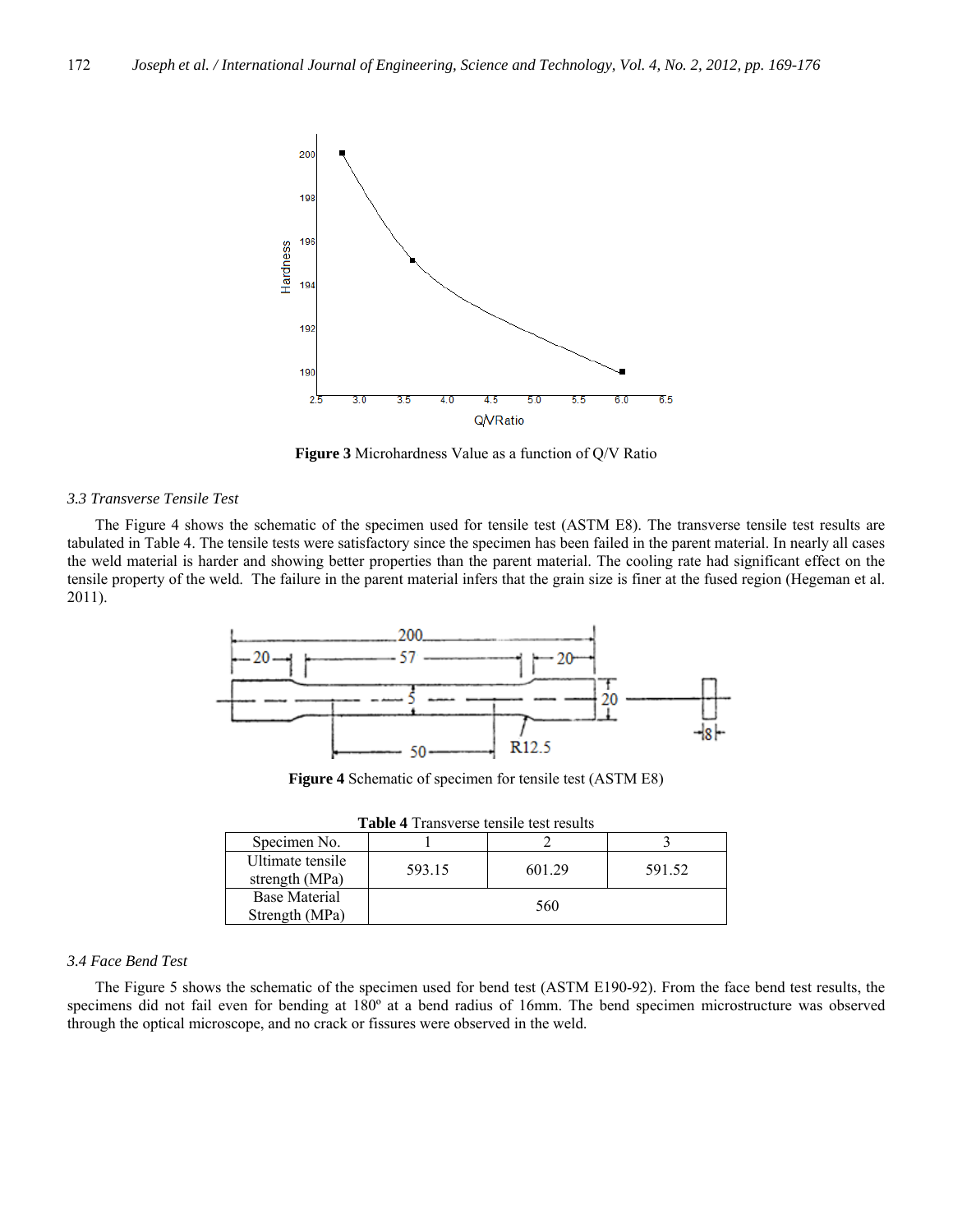

**Figure 5** Schematic of face bend test

# *3.5 Ferrite Percentage*

 Table 5 gives the ferrite percentage obtained by using ferrite scope as tabulated. Figure 6 shows the variation of the ferrite percentage with Q/V ratio. Since no hot cracking was found on the weld it was clear the ferrite percent will be less than 8. When the ratio of the heat input to the welding speed increases the cooling rate decreases, it justified by the equation 1. When the cooling rate is high, the transformation time for the formation of the ferrite will be very low, this shows the lower Q/V ratio the ferrite percentage will be less (Eagar et al. 1989).



**Figure 6** Ferrite percentages Vs. Q / V ratio

## *3.6 Impact Test*

 The Figure 7 shows the schematic of the specimen used for impact test (ASTM E23). The results of Charpy V- impact test are plotted in Figure 8. It shows that when Q/V ratio increases the energy absorbed by the material is reducing. The increase in the energy absorption implies that the ferrite content of the weld metal is variable. When the temperature is reduced the toughness of the material is reduced. The comparison of variation impact test results and the hardness test shows that both the values are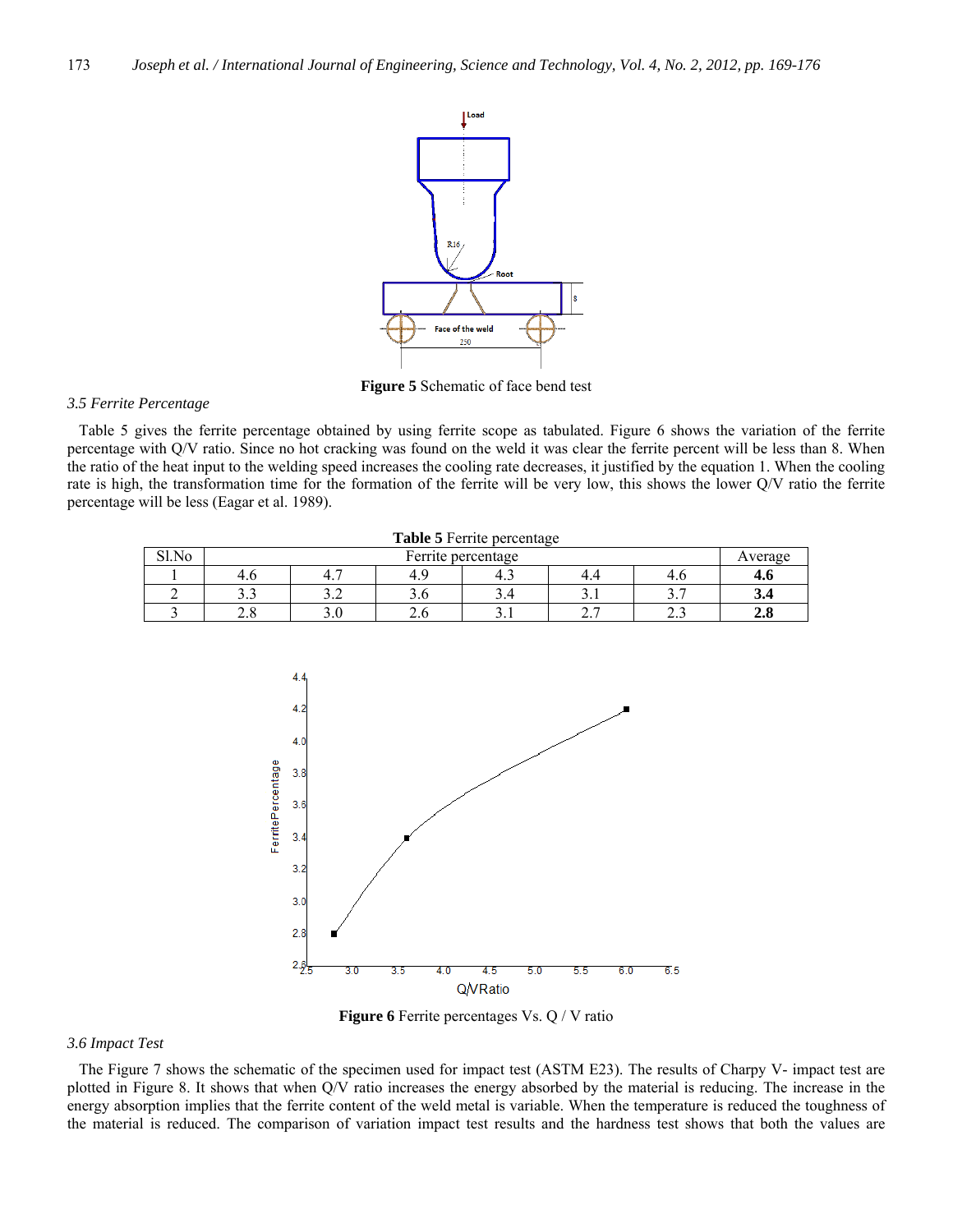inversely proportional to the Q/V ratio. The base material has a toughness value of about 100J at -196 $^0$ C and around 133J at - $100^0C$ .



**Figure 7** Schematic of the specimen prepared for the Charpy V Impact test (ASTM E23)



## *3.7 Microstructure*

 The microstructure of the weld zone, parent material and fusion zone of the specimens are shown in Figures 9-11. Microstructure evaluation shows austenite matrix and dendrite ferrite. The dark lines seen in the microstructure are the grain boundaries. The spots seen are the inclusions and the carbides. As the energy input increases, the cooling time taken will be high, and in the microstructure it is nearly visible that there is variation in the grain size which is due to the variation in the grain growth time. By a rough evaluation of the area it is clear that the secondary phase formation has been varying according to change in the cooling rate which is related to the Q/V ratio. When the energy increases the grain size also increases. The energy input is increased the amount of secondary phase also varies (increase). When the cooling rate is increased the formation of secondary phase was decreased. The dendritic structures were visible in the microstructure and it is observed that the fusion zone has epitaxial grain growth.



a) Base Material b)Weld Zone c)Fusion Line





a) Base Material b)Weld Zone c)Fusion Line

**Figure 10** Microstructure of Specimen 2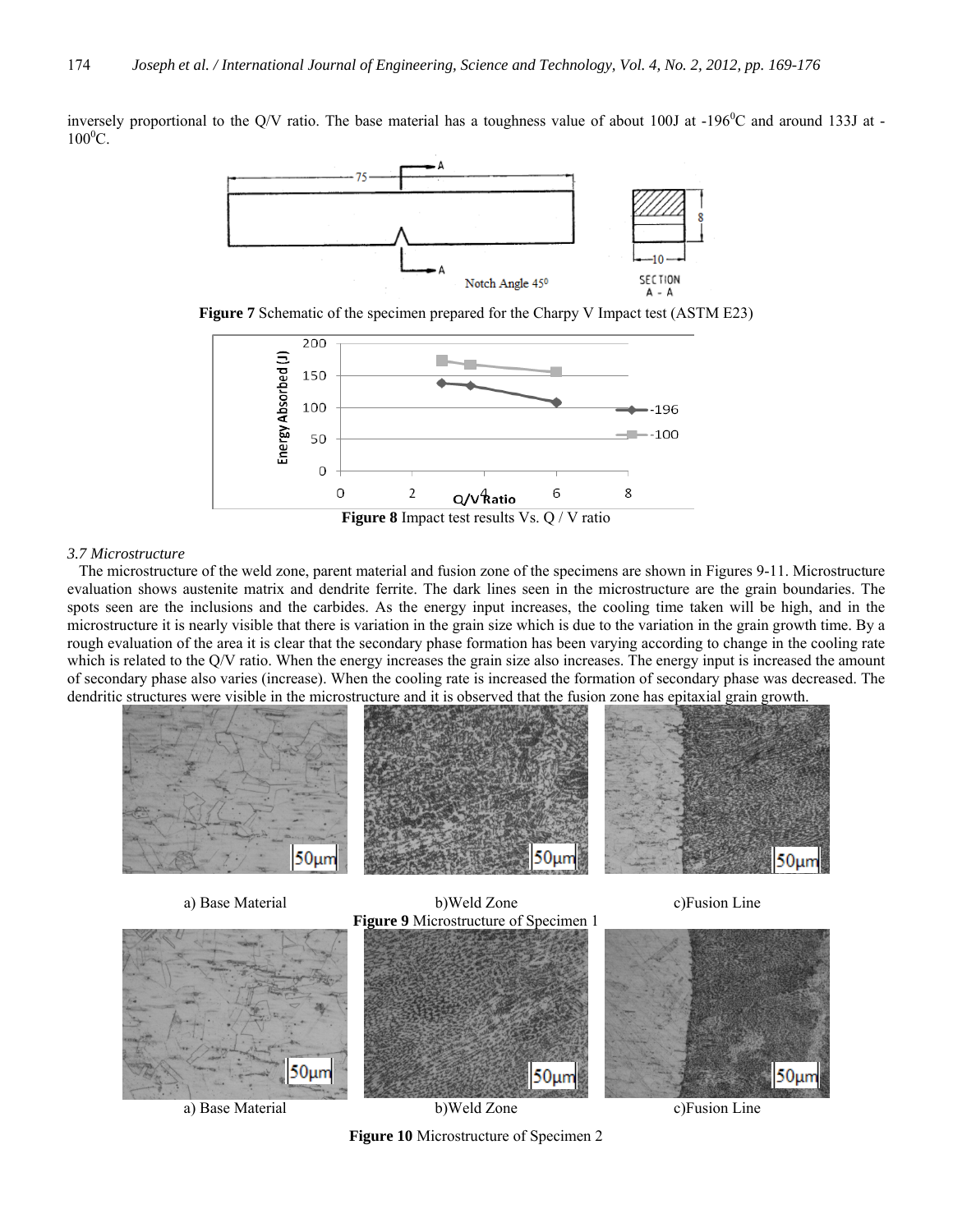

a) Base Material b)Weld Zone c)Fusion Line **Figure 11** Microstructure of Specimen 3

## **4. Conclusion**

 The characteristics of weld metal of 316L (N) welded by electron beam welding have been investigated at different beam power varying from 3kW to 4.2 kW. It is evident that the hardness of the material decreases with increases in Q/V ratio. This is due to variation the cooling rate. The toughness of the material decreased when Q/V ratio is increased, which is due to the variation in the grain size which is influenced by cooling rate. The toughness of the material gets reduced with the reduction in temperature. The face bend results showed that weld material is ductile and high energy welding process does not affect the ductility of the material. The tensile test shows welds were better than the parent material. The ferrite percentage is influenced by the cooling rate. The formation of ferrite depends on the phase transformation time and it has been evidently seen on the results. The microstructure shows the presence of the dendrite ferrite content in the weld metal. It is observed that the fusion zone has epitaxial grain growth.

#### **Acknowledgement**

 We would like to express our gratitude to Mr. Dasharath Ram Yadav for offering us the distinguished opportunity to use the Electron beam welding trails at the Defence Research & Development Laboratory, Hyderabad – 500 058, Andhra Pradesh, India.

#### **References**

- Arivazhagan, N., Surendra Singh, Satya Prakash, and Reddy, G.M., 2011. Investigation on AISI 304 austenitic stainless steel to AISI 4140 low alloy steel dissimilar joints by gas tungsten arc, electron beam and friction welding. *Materials and Design*, Vol. 32, pp. 3036–3050.
- ASTM standard guide for preparation of metallographic specimens, E3-11.
- ASTM standard test methods for tension testing of metallic materials, E8.
- ASTM standard test methods for microindentation hardness of materials, E384-09.
- ASTM standard test method for guided bend test for ductility of welds, E190-92(2008).
- ASTM standard test methods for notched bar impact testing of metallic materials, E23.
- Byun, T.S., Lee, E.H. and Hunn, J.D., 2003. Plastic deformation in 316LN stainless steel characterization of deformation microstructures. *Journal of Nuclear Materials*, Vol. 321, pp. 29–39
- David, S.A., Vitek, J.M., Rappaz, M. and Boatner, L.A., 1990. Microstructure of Stainless Steel Single-Crystal Electron Beam Welds. *Metallurgical Transactions*, Vol. 21A, pp. 1753-1766.
- Eagar, T.W., Allen, S.M. and Elmer, J.W., 1989. The influence of cooling rate on the ferrite content of stainless steel alloy. *International conference on recent trends in Welding Science and Technology*, *TWR*.
- Ganesh Kumar, J., Chowdary, M., Ganesan, V., Paretkar, R.K., Bhanu Sankara Rao, K. and Mathew, M.D., 2010, High temperature design curves for high nitrogen grades of 316LN stainless steel. *Nuclear Engineering and Design*, Vol. 240, pp. 1363–1370.
- Hegeman, J.B.J., Luzginova, N.V., Jong, M., Groeneveld, H.D., Borsboom, A., Stuivinga, M.E.C. and Van der Laan, J.G., 2011. Tensile properties of explosively formed 316L(N)-IG stainless steel with and without an electron beam weld. *Journal of Nuclear Materials*,Vol. 417, pp. 870–873.
- Jankowski, A.F., Hayes, J.P., Saw, C.K., Vallier, R.F., Jackson Go and Ann Bliss, R., 2004. Grain Size Effect on the Micro-Hardness of BCC Metal Vapor Deposits. *TMS Letters, Materials Science and Technology*, Vol. 1, No. 8, pp. 175-176.
- Kohyama, A., Kohno, Y. and Hishinuma, A., 1994. Microstructural evolution under dual ion irradiation and in-reactor creep of type 316 stainless steel welded joint. *Journal of Nuclear Materials*, Vol. 212-215, pp. 1579-1584.
- Madhusudan Reddy, G. and Srinivasa Rao, K., 2009. Microstructure and mechanical properties of similar and dissimilar stainless steel electron beam and friction welds. *International Journal of Advanced Manufacturing Technology*, Vol. 45, pp. 875–888.